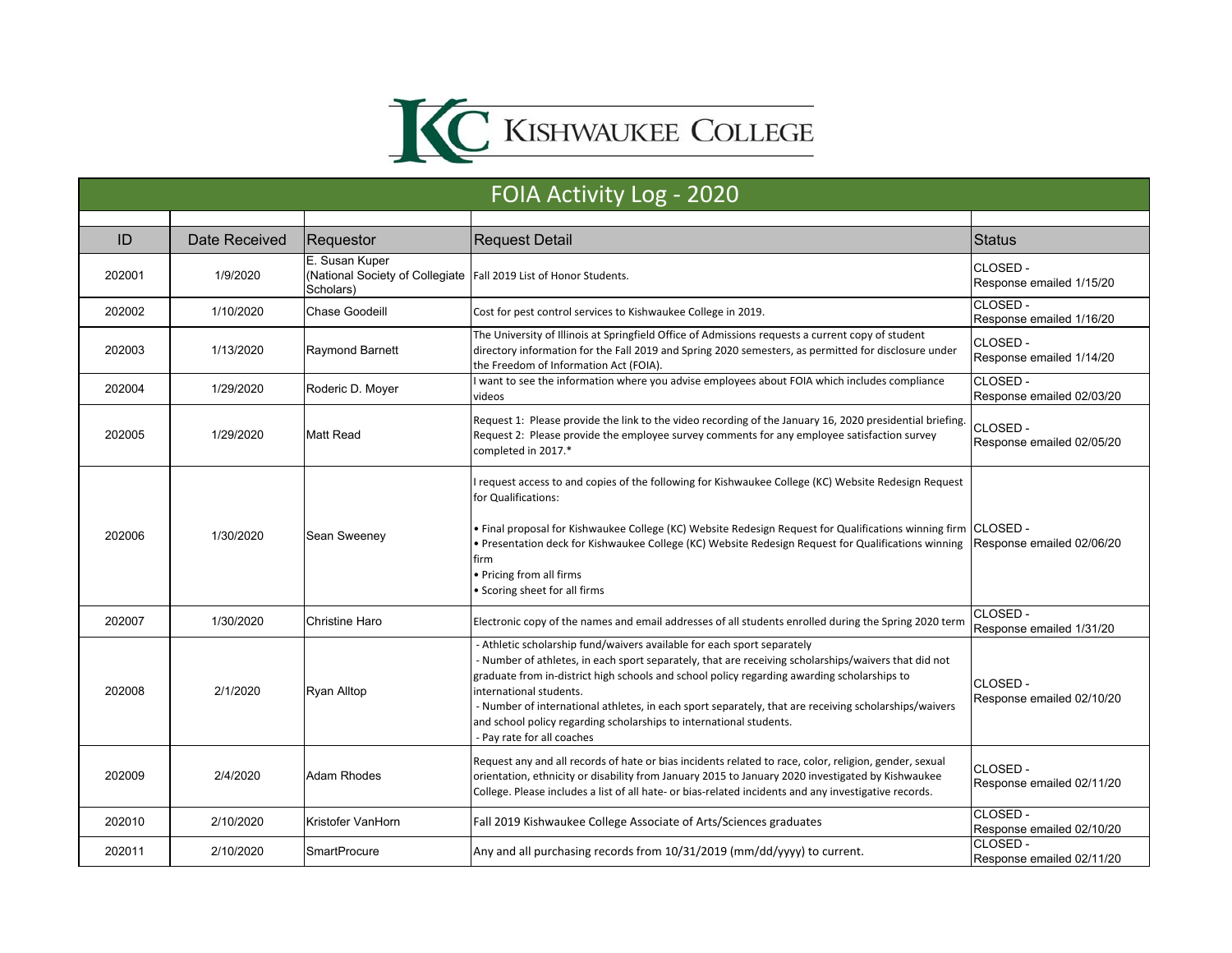| 202012 | 2/10/2020 | Yashekia Goldsmith                      | Any policies/procedures related to the staff use/storage of the retired/unmarked police<br>vehicle Kish uses in it's programming.                                                                                                                                                                                                                                                                                                                                                                                                                  | CLOSED -<br>Response emailed 02/13/20 |
|--------|-----------|-----------------------------------------|----------------------------------------------------------------------------------------------------------------------------------------------------------------------------------------------------------------------------------------------------------------------------------------------------------------------------------------------------------------------------------------------------------------------------------------------------------------------------------------------------------------------------------------------------|---------------------------------------|
| 202013 | 2/11/2020 | Sergeant Patrick O. Kunkle              | List of students who have dropped all active coursework for the Spring 2020 semester at<br>Kishwaukee College as of 2-12-20                                                                                                                                                                                                                                                                                                                                                                                                                        | CLOSED -<br>Response emailed 02/12/20 |
| 202014 | 2/19/2020 | <b>Adam Rhodes</b>                      | I'd like to request the most up-to-date code of conduct for Kishwaukee College or any<br>guidelines for handling issues of hate, bias, harassment or discrimination.                                                                                                                                                                                                                                                                                                                                                                               | CLOSED -<br>Response emailed 02/26/20 |
| 202015 | 2/26/2020 | Adam Rhodes                             | Request any and all records of hate or bias incidents related to race, color, religion, gender, sexual<br>orientation, ethnicity or disability from January 2010 to January 2015 investigated by Kishwaukee<br>College. Please includes a list of all hate- or bias-related incidents and any investigative records.                                                                                                                                                                                                                               | CLOSED -<br>Response emailed 03/04/20 |
| 202016 | 2/27/2020 | Julie Dustin                            | I am looking for the companies who submitted bids and their base bid amount for the three 2020<br>Interior Renovations BP 1-3 bid packages.                                                                                                                                                                                                                                                                                                                                                                                                        | CLOSED -<br>Response emailed 03/04/20 |
| 202017 | 3/3/2020  | Ryan Evans                              | Request for directory information including all students enrolled for the Fall 2019 term at your College.                                                                                                                                                                                                                                                                                                                                                                                                                                          | CLOSED -<br>Response emailed 03/04/20 |
| 202018 | 3/10/2020 | Pit Herber                              | Grade distribution by percent and/or letter grade for every class (for all the available years) at<br>Kishwaukee College.                                                                                                                                                                                                                                                                                                                                                                                                                          | CLOSED -<br>Response emailed 04/15/20 |
| 202019 | 4/9/2020  | Hoang Nguyen                            | Copy of all current Student Directory Information for the Spring 2020 semester                                                                                                                                                                                                                                                                                                                                                                                                                                                                     | CLOSED -<br>Response emailed 04/15/20 |
| 202020 | 4/13/2020 | <b>BSN Sports</b>                       | Gym Scoreboard Award & tabulation Information                                                                                                                                                                                                                                                                                                                                                                                                                                                                                                      | CLOSED -<br>Response emailed 04/17/20 |
| 202021 | 5/13/2020 | <b>SGT Ryan Lehner</b>                  | Spring 2020 Kishwaukee College Roster                                                                                                                                                                                                                                                                                                                                                                                                                                                                                                              | CLOSED -<br>Response emailed 05/15/20 |
| 202022 | 5/24/2020 | Muhammad Aleem                          | Last 13 months of actual ComEd utility bills for Kishwaukee College in PDF format, and the direct<br>contact information of the authorized public employee responsible for contact with the ComEd<br>customer account representative . IF available, in spreadsheet format please provide usage (kwh),<br>demand (KW) and summary / line item billing data for the same 13-month period.                                                                                                                                                           | CLOSED -<br>Response emailed 06/02/20 |
| 202023 | 6/22/2020 | <b>Matt Read</b>                        | 1. All legal invoices for Kishwaukee College from May 2019 through present.<br>2. All receipts submitted by any Board of Trustees member to Kishwaukee College for reimbursement<br>from February 2020 to present.<br>3. All receipts submitted by any employee of Kishwaukee College who is classified as an administrator<br>to Kishwaukee College from February 2020 to present.<br>4. The position description and position responsibilities for Director Cindy McClusky and David<br>Dammon.                                                  | CLOSED -<br>Response emailed 07/06/20 |
| 202024 | 6/23/2020 | <b>SmartProcure</b>                     | Any and all purchasing records from 02/10/2020 (mm/dd/yyyy) to current.                                                                                                                                                                                                                                                                                                                                                                                                                                                                            | CLOSED -<br>Response emailed 06/26/20 |
| 202025 | 6/30/2020 | Kristofer VanHorn                       | List of 2020 Kish Graduates                                                                                                                                                                                                                                                                                                                                                                                                                                                                                                                        | CLOSED-<br>Response emailed 07/06/20  |
| 202026 | 7/14/2020 | <b>Matt Read</b>                        | 1. All credit card statements for any credit card owned or paid by Kishwaukee College during the time<br>period from February 2020 to present.<br>2. All bills, invoices, and statements for any utility (gas, electric, phone, cell phone, etc) for<br>Kishwaukee College from February 2020 to present.<br>3. The calendar of each employee of Kishwaukee College classified as a member of the Senior<br>Leadership Team (SLT) showing all past, present, and future scheduled meetings for the months of<br>February 2020 through August 2020. | CLOSED -<br>Response emailed 07/28/20 |
| 202027 | 8/19/2020 | <b>Jared Rutecki</b><br>(bettergov.org) | School's total compensation in payroll expenditures for the year 2017 for the athletic department,<br>including salary and all additional payments.                                                                                                                                                                                                                                                                                                                                                                                                | CLOSED -<br>Response emailed 08/26/20 |
| 202028 | 8/25/2020 | <b>SGT Ryan Lehner</b>                  | Fall 2020 Kishwaukee College Roster                                                                                                                                                                                                                                                                                                                                                                                                                                                                                                                | CLOSED-<br>Response emailed 08/26/20  |